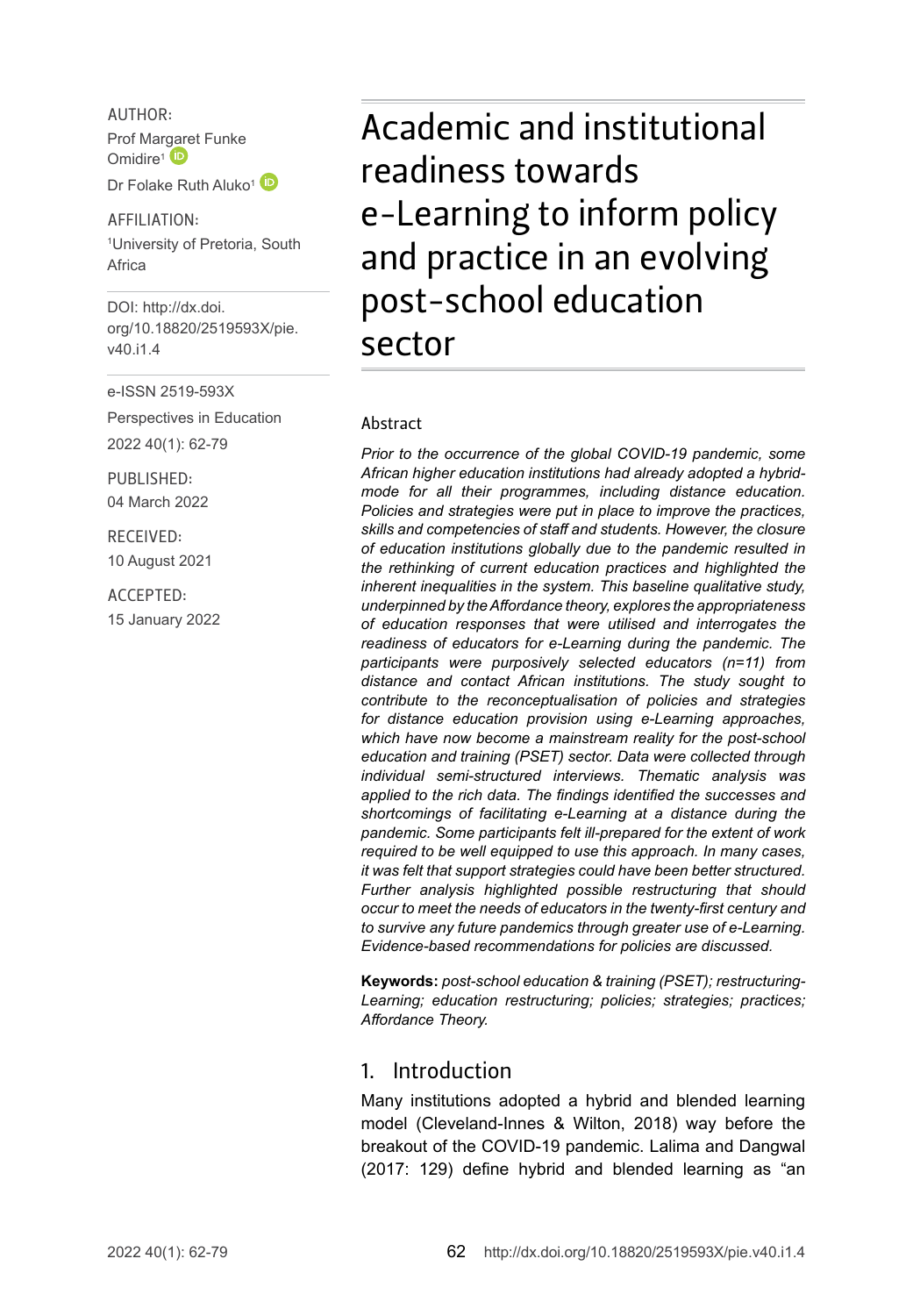innovative concept that embraces the advantages of both traditional teaching in the classroom and ICT supported learning including both offline learning and online learning". Nonetheless, the authors assert that the mode requires "rigorous efforts, right attitude, handsome budget and highly motivated teachers… for its successful implementation" (ibid). Most traditional faculty are new to the online teaching component of the mode and lack formal education in how to successfully teach online (Gülbahar & Adnan, 2020), sometimes as a result of "fears of the unknown…and failure" (Mitchell *et al.,* 2015: 358). In addition, Maphalala and Adigun (2021) decry the deficits of e-Learning policies in many African higher education institutions, and a lack of technical and administrative support for staff for the implementation and use of e-Learning facilities. For its effective implementation, institutions need to put in place policies that speak to the context. There is also the need for relevant training for stakeholders. According to Roberts (2018: 40), "from a more holistic point of view, effective training and development interventions should address staff members' knowledge, skills and attitudes". Overall, from various studies, the author identifies three common features of professional development, which are "(a) it is context and time specific; (b) technology has a significant role in the professional development of staff… that depends on organisational policies and purposes for which technology is being used at any given context; and (c) it is continuous and dynamic" (Roberts, 2018: 41–42).

Although many African institutions had started putting policies and strategies in place regarding the implementation of e-Learning, including diverse training for staff and students, just like other institutions all over the world, nothing had prepared them for the huge impact COVID-19 would have on education provision. Institutions therefore had to react swiftly through diverse interventions to ensure teaching and learning continued. Distance education has become a reality for the post-school education and training (PSET) sector. The purpose of this baseline study was to explore the appropriateness of education responses that were utilised and to interrogate the readiness of educators. This is in order to contribute to the reconceptualisation of policies and strategies of distance education provision. Hence, the research question that guided our study was, "In what ways can the readiness of educators for e-Learning during the COVID-19 pandemic inform our knowledge on e-Learning policies, strategies and practices in an evolving PSET sector?" We adopted the Affordance Theory for the study to help us to probe to what extent the academic participants involved in the study have been able to maximise the technological affordances provided by their institutions. Other aspects that we probed were how the institutions have responded to the need that arose from this and what the impact of the reaction is on academics; and to what extent this experience should help to improve institutions' e-Learning policy, strategies and practices.

## 2. Literature review

The integration of technology into teaching and learning in higher education has been on the increase in recent years with use of hybrid and blended learning as well as flipped classrooms (Bussmann *et al.,* 2017). Higher education institutions invested significant resources in introducing and/or upgrading their information and communication technology (ICT) infrastructure. They also invested in staff development. The emergence and development of ICT and its application in education systems has given rise to a new wave of evolution in the world's educational systems; this has pushed the current learning systems towards e-learning and made it an important teaching tool (Alhabeeb & Rowley, 2018). The term e-Learning refers to the types of training that use the Internet and Intranet technologies to learn (Akbarilakeh,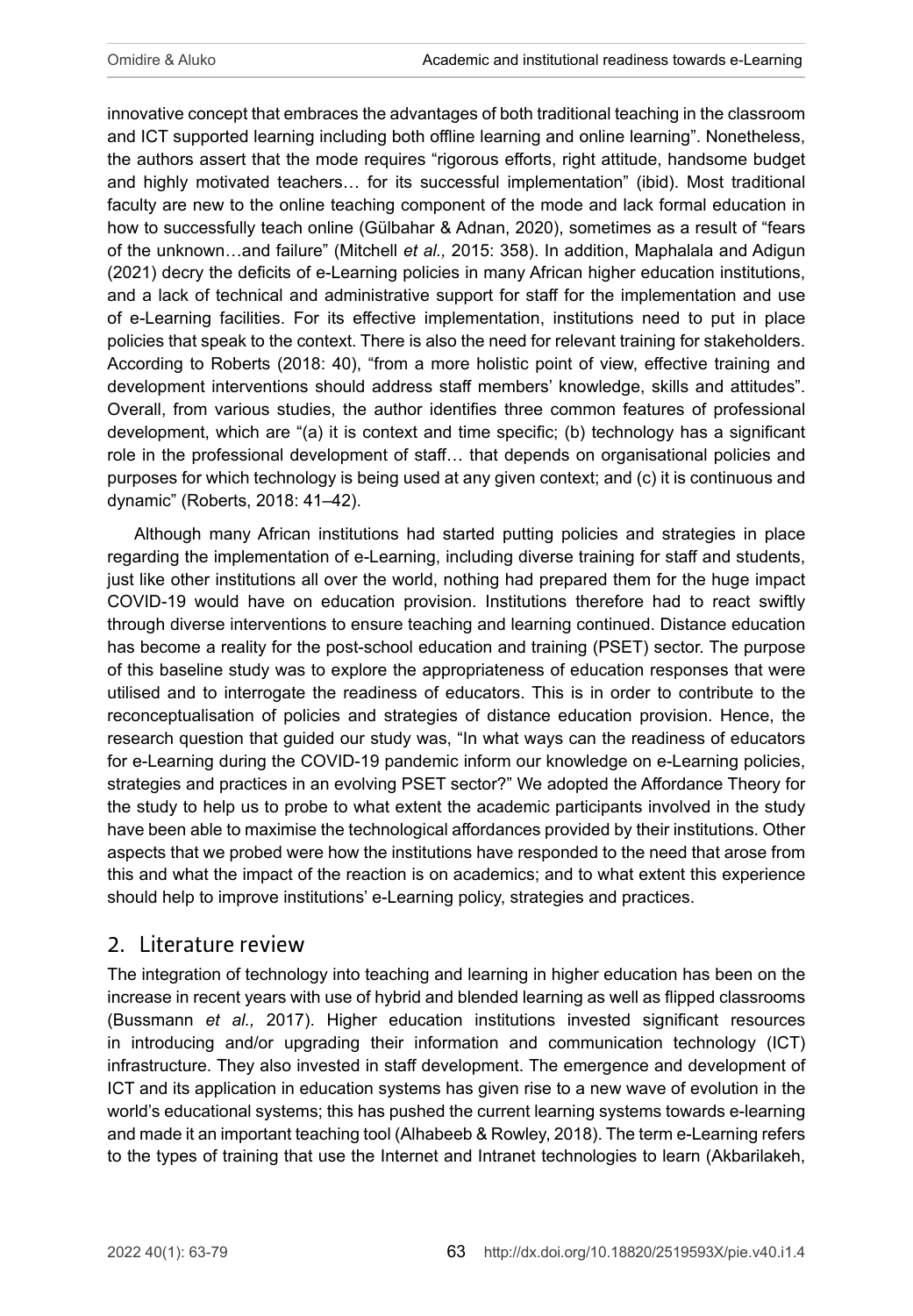#### *Perspectives in Education* 2022: 40(1)

Razzaghi & Moghaddam, 2019). According to Rodrigues *et al.* (2019: 95), e-Learning is "an innovative web-based system based on digital technologies and other forms of educational materials whose primary goal is to provide students with a personalized, learner-centred open, enjoyable, and interactive learning environment supporting and enhancing the learning processes". E-learning and online instructional environments utilise interactive network systems to enhance the quality of teaching and learning by managing content provided to learners across various learning activities (Chang & Fang, 2020).

e-Learning and provision of online courses in higher education has been accelerated due to the coronavirus pandemic (Arum & Stevens, 2020). The coronavirus pandemic has accelerated faculty's transition to online teaching, which has enabled higher education institutions to continue functioning (Quintana, 2020). While e-Learning was previously seen as an optional way to deliver lectures, conduct tutorials and provide skills training for interested educators, it became the lifeline for higher education during the COVID-19 pandemic. This is a welcomed development on many levels. Apart from continued functioning of institutions, students' wellbeing in knowing that their studies have not been derailed is also significant. In addition, the pandemic-related measures forced many institutions to accelerate the development as well as the deployment of technologies and the related infrastructure (Ferri, Grifoni & Guzzo, 2020). According to the authors, the pandemic response also involved offering courses to support educators in the adoption of online teaching technologies and strategies to enable the continuation of teaching and learning with reasonable quality.

However, those forced to move classes online due to university closures in response to the coronavirus pandemic had no choice even if unprepared to do so (Hechinger & Lorin, 2020). Even though e-Learning implies connectivity in the global world, at the same time, it implies distance. This physical absence, which is the separation of learners and educators, profoundly affects teaching and learning (Stapleford, 2021; Vitoria, Mislinawati & Nurmasyitah, 2018). With separation, there is psychological and communication space to cross, a space of potential misunderstanding between the inputs of instructor and those of the learner (Moore, 1997). Being forced to remain at home can lead to feelings of isolation, therefore being able to talk with colleagues or classmates is not an aspect to neglect. Studies show that lack of social interaction could have negative "psychological effects including post-traumatic stress symptoms, confusion, and anger" with long-lasting effects (Brooks *et al.,* 2020: 912). Furthermore, home circumstances might not be suitable for working/teaching or studying. Indeed, some people have to deal with situations such as working at the kitchen table or managing the constraint of time for family or children or sharing spaces with multiple family members (Maphalala & Adigun, 2021).

## 2.1 Role of educators in the implementation of e-Learning

Educators play a key role in the success or failure of e-Learning and they must be well-trained and technically comprehensive in order to apply and integrate technical tools to achieve the success of e-Learning. Coupled with that, Golden (2016) emphasised that faculty transitioning to e-Learning must be able to resolve stress related to using technologies. The educators' role thus becomes a dual one, juggling subject knowledge and expertise with effective functioning in the e-Learning environment. Poor teaching evaluations due to the steep learning curve of transitioning courses to e-Learning formats could also compromise faculty members' identity as seasoned experts (Cutri & Mena, 2020). Sockman and Sharma (2008) described professors' emotional resistance to such pedagogical and implicit power shifts as being a result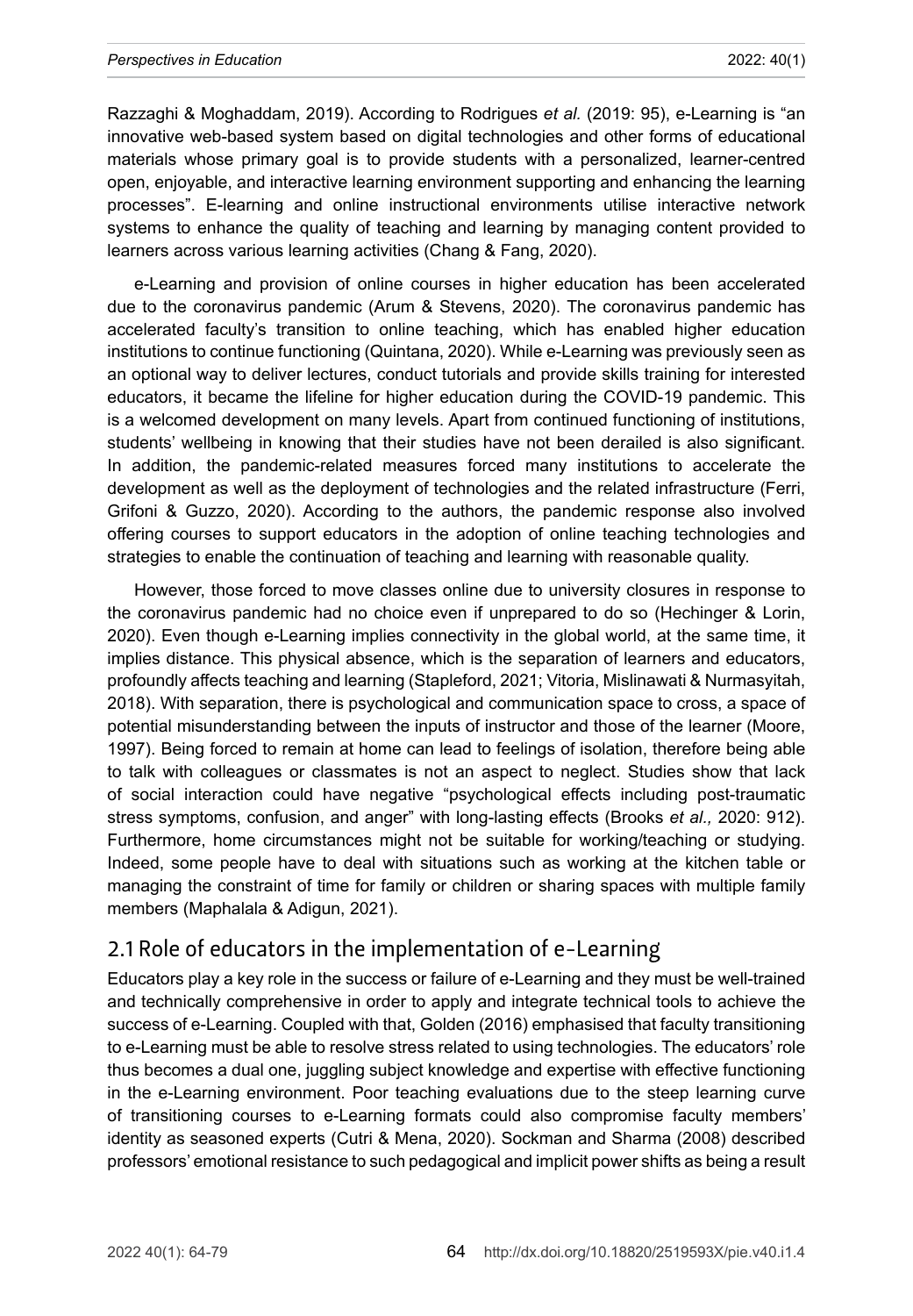of faculty's distaste for feeling like novices again. The role of educators now also includes managing the attitudes of students who want to take advantage of the e-Learning to refrain from full participation in activities and supporting those students who have challenges with adequate access to e-Learning. e-Learning is difficult to implement without the cooperation and support of lecturers, as the degree of interaction between lecturers and students is still predominant in an e-Learning environment (Cutri & Mena, 2020).

# 2.2 Readiness of educators and its effect on attitudes and wellbeing

The introduction of ICTs in higher education has huge implications for the whole education process ranging from investment in ICT infrastructure to the use of technologies in dealing with key issues of access, equity, management, efficiency, pedagogy and quality of education (Navani & Ansari, 2020). Inan and Lowther (2010) defined e-Learning readiness of teachers as teachers' perceptions of their capabilities and skills required to integrate technology into their classroom instruction and teachers' readiness to integrate technology which is the most important factor that has a direct impact on technology integration. The importance of e-Learning has led to the need in assessing the mental and physical preparation of the users before using the e-Learning environment. Therefore, e-Learning readiness is required in making sure the users are capable of using the e-Learning environment and associated technology in the best way possible. Mitchell *et al.* (2015: 358) asserted that a "source of faculty resistance to online education is related to fears of the unknown, loss, and failure". Redmond asserted that faculty must be willing to "try new ways of thinking and acting" (2015: 107–108), which she concluded requires "intellectual courage" (2015: 128). These findings prompt questions regarding how faculty are supported through such affective responses to the process of transitioning to and developing online teaching. Dyment *et al*. (2013) argued that the first step to increase levels of personal engagement with teaching online is to acknowledge faculty's fears and concerns and encourage those feelings to be expressed in a safe environment. Considerations for rank and status toward tenure and full professor in academia rarely privilege teaching innovations such as pursuing the development of online teaching (Tagg, 2012). Rather, conducting and publishing research holds higher status.

Research has found that transitioning courses to online also takes large amounts of time, which is most often time away from research and writing (Bussmann *et al.,* 2017). These structural characteristics of academia could affect faculty teaching online and represent a form of professional vulnerability. Faculty could potentially be caught in a double bind between their responsibilities for citizenship and scholarship and their online teaching efforts.

# 3. Theoretical framework

The authors adopted James Gibson's (1979) Affordance Theory, in which the scholar invented the term, "affordance" to explicate the relationship between an animal (including human beings) and an object. According to the theorist, the affordances of the environment are what it offers the animal, what it provides or furnishes, either for good or bad. These affordances have to be measured relative to the animal (Gibson, 1979: 127). Therefore, affordance generally refers to the range of functions and constraints that an object provides for, and places upon, structurally situated subjects (Davis & Chouinard, 2017). Hammond (2010) indicates these are not opposites but are rather complementary. Although the theory first emanated from the field of ecological psychology, it is currently being used for scholarly analysis across diverse fields in relation to tools and people, while debates continue about its core issues (Davis & Chouinard, 2017; Sarkis, 2021).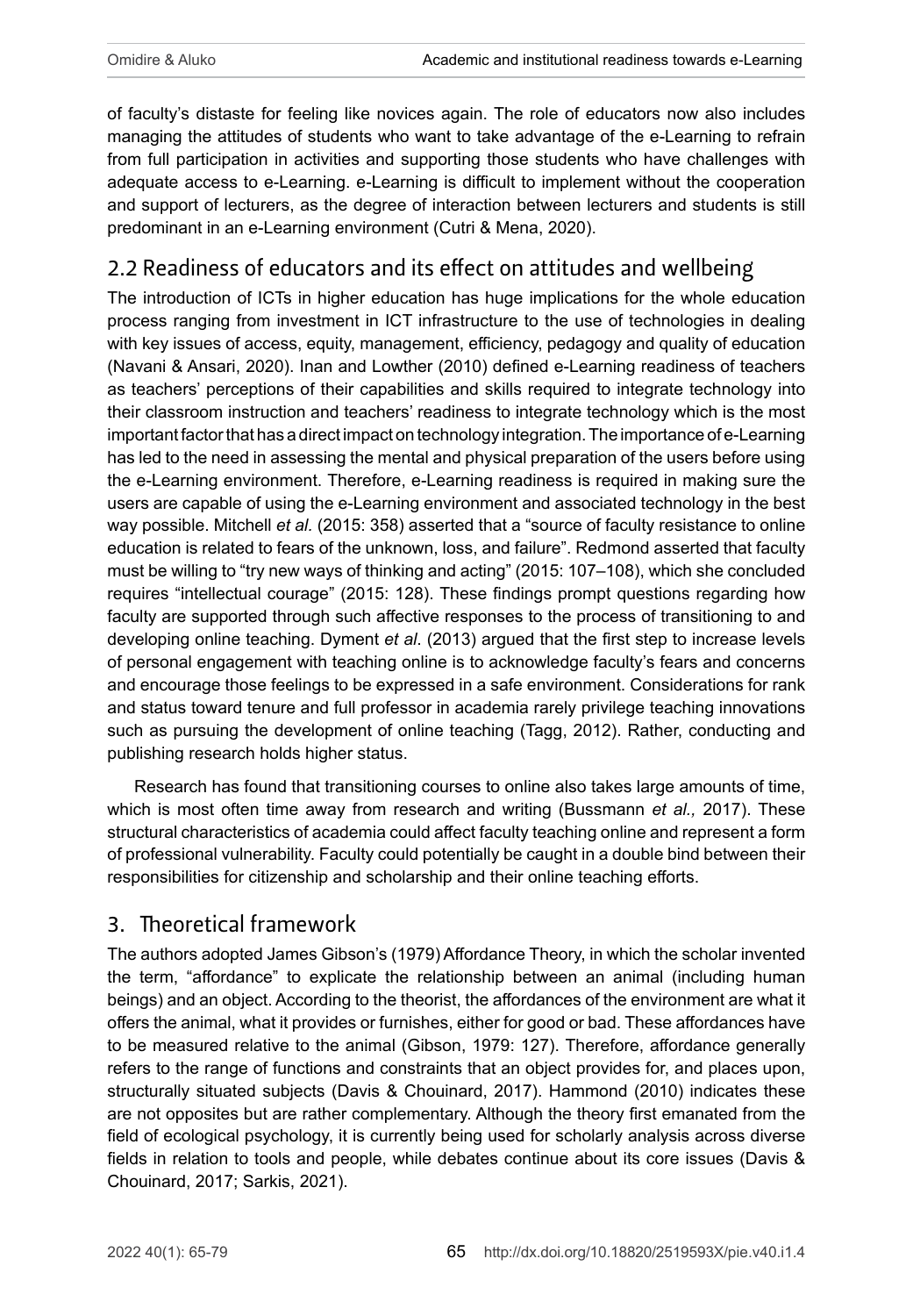Commenting on the value of the theory to the use of ICT in the education field, Hammond (2010) asserts it provides special perceptiveness into the relationship between the device and the user with prospects for action. This is because "objects compel use, and people are conditioned at the level of perception by the form, substance, or texture of the objects. This means, objects have intrinsic, pre-cognitive meanings; they speak a language of their own, shaped by what they can do for us" (Matei, 2020: 3). Nonetheless, there are factors that could assist or hinder the user. These, according to Bankole and Venter (2017: 11), include, "…ease of use, access/availability/free, effective, convenient, attractiveness and innovativeness…" Others are policies, procedures, culture, rules and regulations (Alshawmar, 2021). In other words, affordances rest on the acuity, deftness, and social conditions of the user and institutional legitimacy (Davis & Chouinard, 2017) and the latter because affordances are always part of a world that is "propertied by other people" (Schmidt, 2007: 137).

Donald Norman, a cognitive psychologist, added to the debate by defining affordances as "the perceived and actual properties of the thing, primarily those fundamental properties that determine just how the thing could possibly be used" (1988: 9). It is one thing for a user to perceive an affordance, however, it would be another thing for them to actualise it. According to Wang, Wang and Tang (2018), more researchers are now focusing on actualisation because previous studies from ecological psychology assumed that users can easily actualise an affordance, which is not so. Strong *et al.* define actualisation as "the actions taken by actors as they take advantage of one or more affordances through their use of technology to achieve immediate concrete outcomes in support of organizational goals" (2014: 70). Commenting on this important aspect, Wang *et al.* (2018: 68) conclude that actualisation is an "individual journey" that "depends on actors' goals and intentions", while affordances "are potentials for action – existing independent of people's perception or actualization…", and are "relational" thus, including both the properties of enabling and constraining. Finally, we have not approached the affordance theory from the design perspective of technology, which is one aspect of the theory. Rather our attention was on the multiple factors that could assist or hinder the user, with their implications for policy and practice as users undergo their individual journey within an institution that propertied affordances.

#### 4. Methods

The purpose of the study was to explore the appropriateness of education responses and interrogate the role and readiness of educators for e-Learning during the COVID-19 pandemic. The aim was to contribute to the reconceptualisation of policies and strategies for e-Learning, which has now become a reality for the post-school education and training (PSET) sector. A qualitative research approach and exploratory case study design (Yin, 2018) were employed in the study to allow for depth in the discussions with the participants. The main research question that guided the study was "*In what ways can readiness of educators for e-Learning during the COVID-19 pandemic inform our knowledge on e-Learning policies, strategies and practices in an evolving post-school education and training sector?*"

The participants were educators from the African higher education sector. There were 11 participants (male  $-$  n=5 and female  $-$  n=6) from five different institutions. Of the 11 participants, 6 have been teaching in higher education for over 10 years while 2 had under three years of experience in the sector. All the participants have doctoral degrees.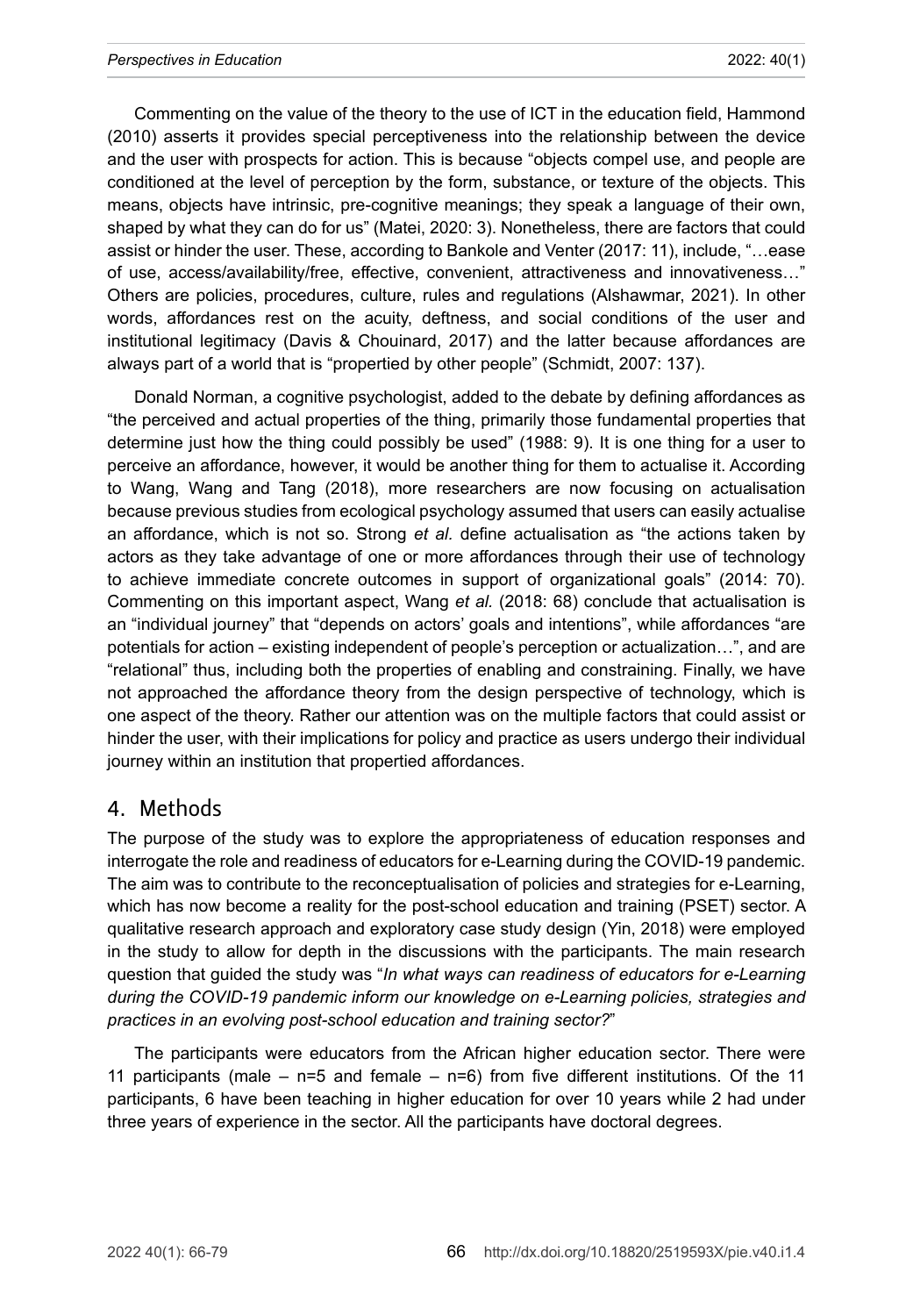Ethics approval was obtained from the authors' institution before contact was made with prospective participants. The nature and extent of the study was explained to the participants. They understood that participation was voluntary. Informed consent was obtained from the participants who also consented to the interviews being recorded.

Data were collected through semi-structured interviews conducted virtually. Inductive thematic analysis (Neuendorf, 2018) was applied to the data, and this generated five themes. The derived themes were educators' e-Learning training, capability and experience prior to COVID-19; institutional response to lockdown and management of e-Learning; the role of e-Learning and educators' experience of institutions' response during COVID-19; the impact of e-Learning during lockdown on wellbeing and implications for e-Learning policies, strategies and practices.

### 5. Results

The results are presented in this section and a discussion follows in the next section. The participants were given codes P1, P2, P3 and so forth until P11 while the institutions were coded A, B, C, D and E as shown in Table 1.

| Participant     | Gender | <b>Highest qualification</b> | <b>Institution code</b> | <b>Experience in years</b> |
|-----------------|--------|------------------------------|-------------------------|----------------------------|
| P <sub>1</sub>  | F      | PhD                          | A                       | 16                         |
| P <sub>2</sub>  | M      | PhD                          | B                       | 6                          |
| P <sub>3</sub>  | M      | PhD                          | C                       | 16                         |
| P <sub>4</sub>  | М      | <b>PhD</b>                   | D                       | $1\frac{1}{2}$             |
| P <sub>5</sub>  | F      | <b>PhD</b>                   | C                       | 9                          |
| P <sub>6</sub>  | м      | <b>PhD</b>                   | A                       | 8                          |
| P7              | F      | PhD                          | B                       | 19                         |
| P <sub>8</sub>  | F      | PhD                          | C                       | 3                          |
| P <sub>9</sub>  | F      | PhD                          | A                       | 17                         |
| P <sub>10</sub> | F      | PhD                          | Ε                       | 10                         |
| P <sub>11</sub> | М      | PhD                          | в                       | 15                         |

|  | Table 1: Participants' information |
|--|------------------------------------|
|--|------------------------------------|

The results of the study highlight the five themes that were derived from the study captured on Table 2. Each of these themes is presented below:

#### **Table 2:** Emerged themes from the data

| <b>Themes</b> | <b>Description</b>                                                                            |  |  |
|---------------|-----------------------------------------------------------------------------------------------|--|--|
| Theme 1       | Educators' E-Learning training, capability and experience prior to COVID-19                   |  |  |
| Theme 2       | Institutional response to lockdown and management of e-Learning                               |  |  |
| Theme 3       | The role of e-Learning and educators' experience of institutions' response during<br>COVID-19 |  |  |
| Theme 4       | Impact of e-Learning during lockdown on educators' wellbeing                                  |  |  |
| Theme 5       | Implications for e-Learning policies, strategies and practices                                |  |  |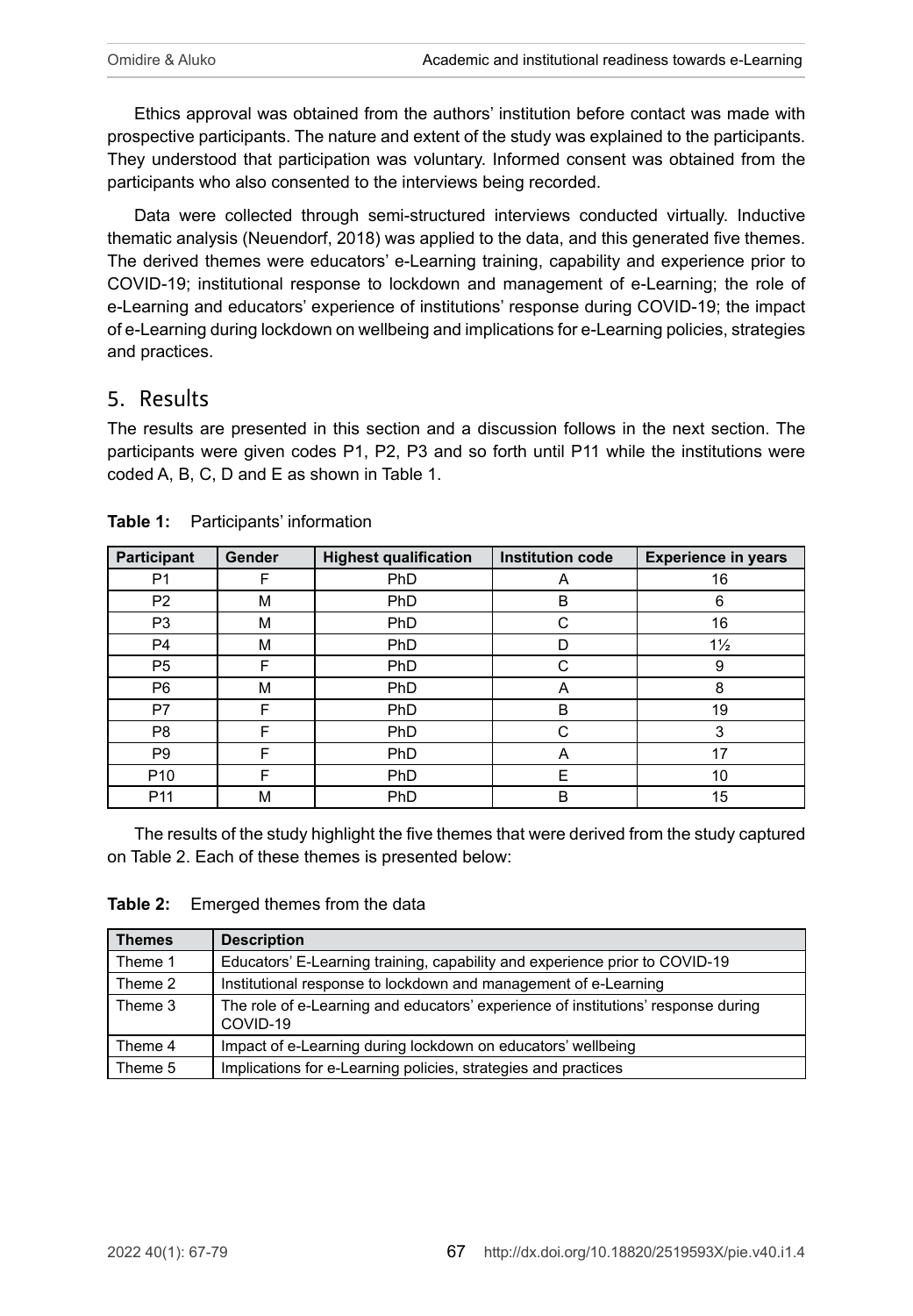## Theme 1- Educators' E-Learning training, capability and experience prior to COVID-19

All the participants (P1 to P11) indicated that they attended in-house training organised by their various institutions. Some of this training was deemed part of their jobs, particularly for those who were actively engaged in blended or hybrid learning. In support of this, participant 1 had this to say:

I work in the open distance unit, so we have received long before COVID, we learn to work on white boards, we learn to work on the e-fundi system. So, that's basically what we have, there's always white board training, e-fundi trainings, so when COVID came there was nothing new for me because we have been working online for the past 16 years (P1).

Four of the participants (P2, P4, P7 and P11), indicated that since they belonged to institutions that were predominantly distance education mode, they were trained regularly in the use of online platforms and that some of the training was certified. In these instances, assessment was also conducted on the learning management systems used.

We have been exposed to so many trainings. Like we have Moodle, using Moodle to teach online, using teams to teach. Those are some the short courses that we have had here at (my institution) in impacting students and even in engaging them in research practices whereby we conduct M and D research training for masters and doctoral students and even for honours students as well (P11).

However, two of the participants indicated that they had no formal training, but their knowledge was self-developed through personal experience.

### Theme 2 – Institutional response to lockdown and management of e-Learning

The participants were from five different institutions and each institution had their own response to the lockdown situation and move to the e-Learning mode. There were however overlaps in terms of some institutions having similar policies and management styles for e-Learning. There were institutions that provided step-by-step policies and guidelines for staff to follow while others addressed staff concerns on an ad hoc basis at the beginning of the lockdown. All five institutions provided additional training and support for staff, for example:

We had education innovation specialist that we can call on if you are having any challenge with the program (P5).

There were regular communications and information dissemination platforms that were used by the institutions' executives. However, institutional readiness varied. There were institutions that had to put learning management systems in place in response to the demand of the total dependence on e-Learning during the lockdown.

….we didn't have a proper system in place by the time that COVID hit us…(P4)

Well, in the beginning of the pandemic we were not ready. I think most institutions that had learning management systems in place were more ready (P4).

The challenges of the lockdown for both students and staff soon became apparent and one of the institutions (C) took the decision to provide devices such as laptops for the students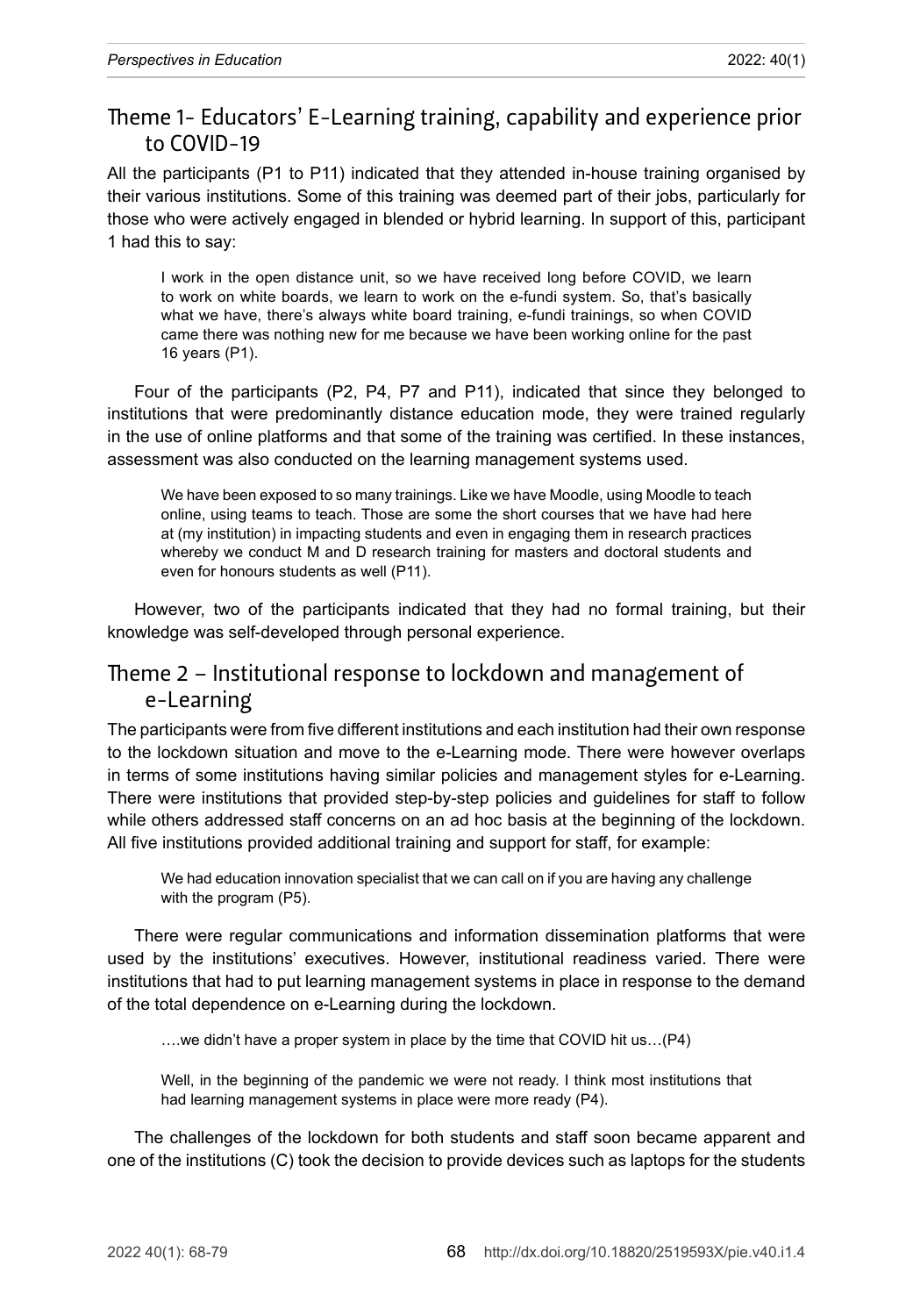and free internet access (zero-rating) when on the learning management system. The free access was negotiated with service providers. A few institutions (A, B and D) further initiated the provision of data for students and subsidising the data for staff.

Within all five institutions, updated training programmes were developed to meet the perceived needs of lecturers during the lockdown. Lecturers were further supported with training on online content creation, development of interactive content and video and creatively adapting PowerPoint presentations. The use of YouTube videos and online discussion boards were also encouraged and supported. For instance:

… and for people who didn't know how to make the voice overs and voice recordings there was a guide, it was step-by-step it was typed out instructions (P1).

We received quite a number of support [strategies] in relation to working from home, related to how to communicate to students or with students in this difficult time. …they have been sending information on how to use technology (P3).

There was an increase in the numbers of instructional designers and information technologist made available to support staff and students in institutions A and C. As reflected in the excerpt below, institutions that had these services prior to the lockdown, enhanced the services considerably, while those that did not, had to accelerate the setting up of such services.

So, I think each department in the faculty across the university has a specific person or people that they could call on to help them manage whatever the problem was. The response was very helpful (P5).

## Theme 3 –The role of e-Learning and educators' experience of institutions' response during COVID-19

The role of e-Learning identified by the participants included innovative lecturing applications, and opportunities to record lectures and maintain student supervision. In addition, the participants indicated that it provided avenues for extra tutorials and the management of administrative tasks and extended student support

During the pandemic we communicate on how to use online platform to deliver lectures, to do marking, to respond to enquiry and how to help with whatever complexity they (students/lecturers) might encounter. For managing modules and managing people teaching them, so it's more of giving support to them … (P3)

In terms of readiness, all the participants reported that prior experience with e-Learning was an added advantage. Those who were not already conversant with this struggled and had to catch up with the demands, as indicated by participant 2.

Psychologically, for some times, like a month or two I was unable to do something because I was unsure of this specific approach, to employ and also in performing my task as an academic at (institution B). Initially, it was difficult for me, but later on, I just have to get used to some of these things, use some of these devices and mediums of communicating for meetings and students (P2).

The institutions that operated in a hybrid mode prior to the lockdown had lecturers who were somewhat conversant with the use of technology in the teaching and learning and could build on that. The excerpts reflect participants' diverse levels of readiness: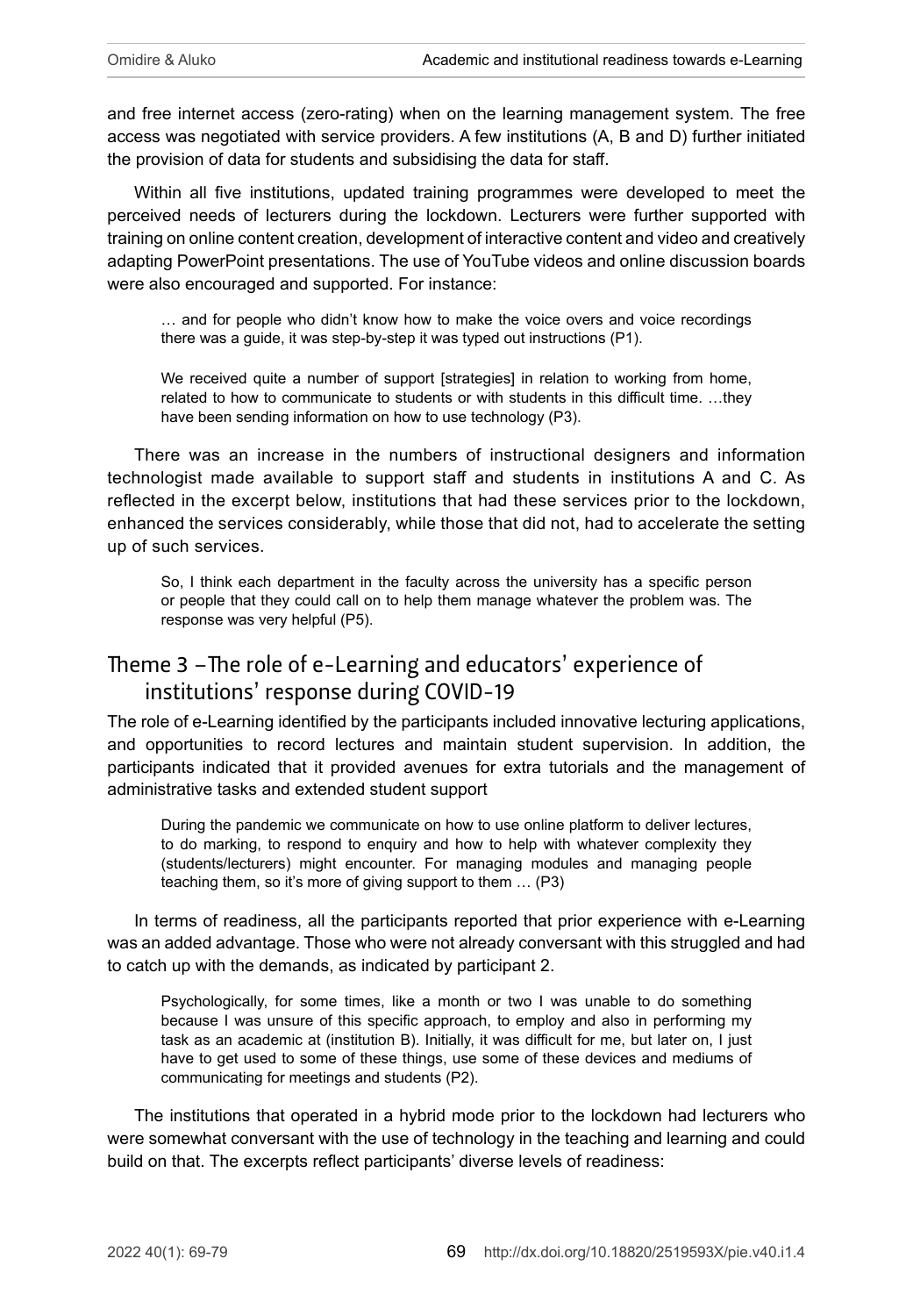it took us awhile; it took us about a year to be in a good space where we can say: okay but we are now ready (P4)

I would rate it good because I am comfortable using technology and I am not scared to try out new application to contribute to useful learning for my students. I was quite comfortable using our learning management systems because I did the advanced training. So I wouldn't say I wasn't knowledgeable or prepared since I did the advanced training (P6)

Nine participants indicated that they had received support from their institutions and appreciated the efforts of their various institutions. However, they stated some of the responses created a sense of urgency that often led to increased stress and anxiety on the part of staff. The participants who had received regular training indicated that they were inundated with information regarding necessary steps to take and protocols to follow and this heightened their sense of vulnerability when compounded by new knowledge that had to be acquired or enhanced. In addition, the dependence on network availability and application functioning created a sense of urgency and uncertainty with constant anticipation of what could go wrong.

In the attempt to make sure that everybody is covered and all the boxes are ticked, we were… bombarded with a lot of information at the same time. … it became really overwhelming because you are trying to keep up. … it could lead to panic attacks for some people... it made it worse for me last year because it made me really anxious. It became counter-productive... (P5)

Participants from four of the institutions (A, B, C and D) reported that communications and guidelines came from different support departments and information overlapped further creating a sense of a constant need to catch up and never fully being in control of the situation at any time. In some instances, the participants reported that there were no properly coordinated systems in place.

The response was there but better coordination could have made it easier for me to take advantage of everything (P5).

There was a disconnection between the university management and the staff, we found it difficult to have communication between the staff and the university management (P2).

One of the critical issues raised by many participants was that the communications received were often general and not module specific. This means that lecturers then had to still adapt the information to their individual modules. According to the participants, information that is more module specific would have been more useful, as stressed by participant 3:

Often times it is general for me, issues are not to a particular module, every module is different, content, assessment processes. So, if information or what you call response is module/department specific, perhaps then it could have been more effective… (P3)

Understanding the various methods of online assessment was a source of concern for participants that were not used to this type of assessment. It was a learning curve for which the participants believe appropriate and dedicated training should have been provided. A lot of additional self-development activities was embarked on, and this was time consuming and often frustrating. The excerpt below confirms one participant's frustration after an assessment approach did not work: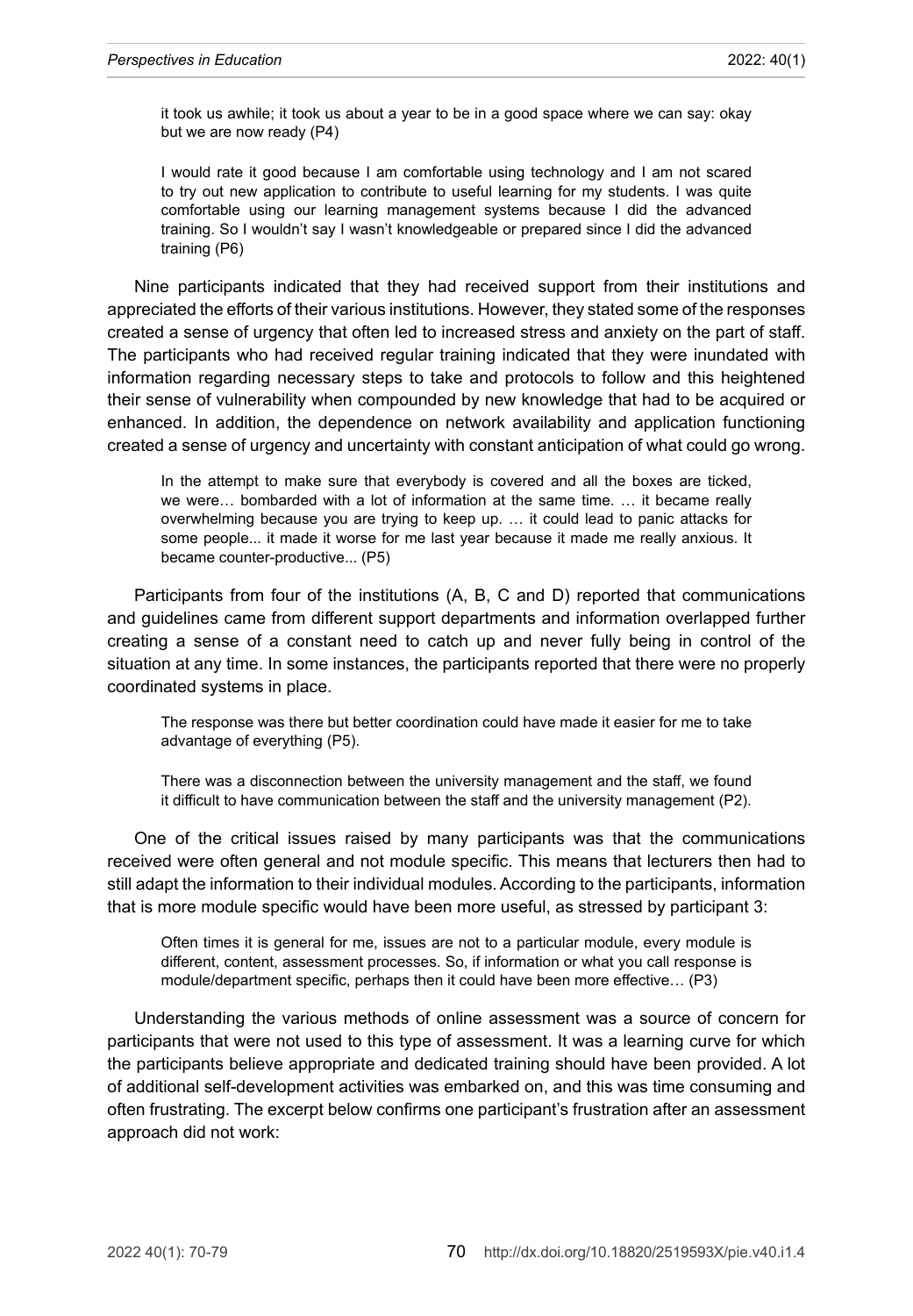…what we did then, we reverted to google forms. So, our students completed assignments and examinations on google forms and then only after that, the institution developed a system (P4)

In addition, participants reported that they needed to upgrade their home internet facilities to accommodate the e-Learning during lockdown. This had to be done at personal costs with increase in data use. However, participants 3, 5 and 8 reported that their institution provided additional support for data for those who required it.

# Theme 4 – Impact of e-Learning during lockdown on educators' wellbeing

The use of e-Learning during the lockdown had an impact on the wellbeing of the participants. Participants reported feeling frustrated and often overwhelmed by too many meetings they had to attend virtually. According to participant 1,

I was a bit frustrated right at the start. There were so many meetings and forms ... there was a lot of forms and stuff and you had to report (P1).

In addition, there appeared to be increased workload and new things to learn and master daily. Eight participants reported mental and emotional fatigue while the other 3 indicated that they were already used to the e-Learning platform and had no negative impact on wellbeing. The excerpts below confirmed this information:

…hearing that they have changed the marking tool really stressed me up a lot. The possibility of things changing again was not good for my stress levels. I worry sometime whether the classes that I have uploaded on our learning management system… was it sufficient for the students so that they will be able to do what it ask from them. It makes me feel sometimes very unsure whether what I have done was okay. …. With e-learning it makes me wonder whether the students will pass and that makes me stressed… (P9).

I have always been used to hard work and long hours in the office to do my work... but I think that I have never worked as hard as I do at the moment. I am not the only one, I think this is a trend in our institution. Colleagues that I am talking to are experiencing the same. ... there are always meetings... so.in that sense, it is difficult to decide to make time available for resting, relaxing (P7).

Wellness programmes were initiated due to the toll the lockdown was taking on the mental health and emotional wellbeing of staff and students. In some instances, weekly programmes were provided and communicated via email to staff and via the learning management system to students. All participants reported that the home environment was often not conducive for focused work for lecturers and students. All the participants stated that there were a lot of distractions from family members, pets and crowded environments. Another important idea reported by the participants was that they missed interacting with their colleagues. Excerpts from participants 2 and 3 confirmed this.

You're tired of using computer, you want to, we're social beings, so in a particular way it affected me for some time (P3)

…the children are at home… while my son was reading I was busy telling him that 'mummy has to do this now'… (P9).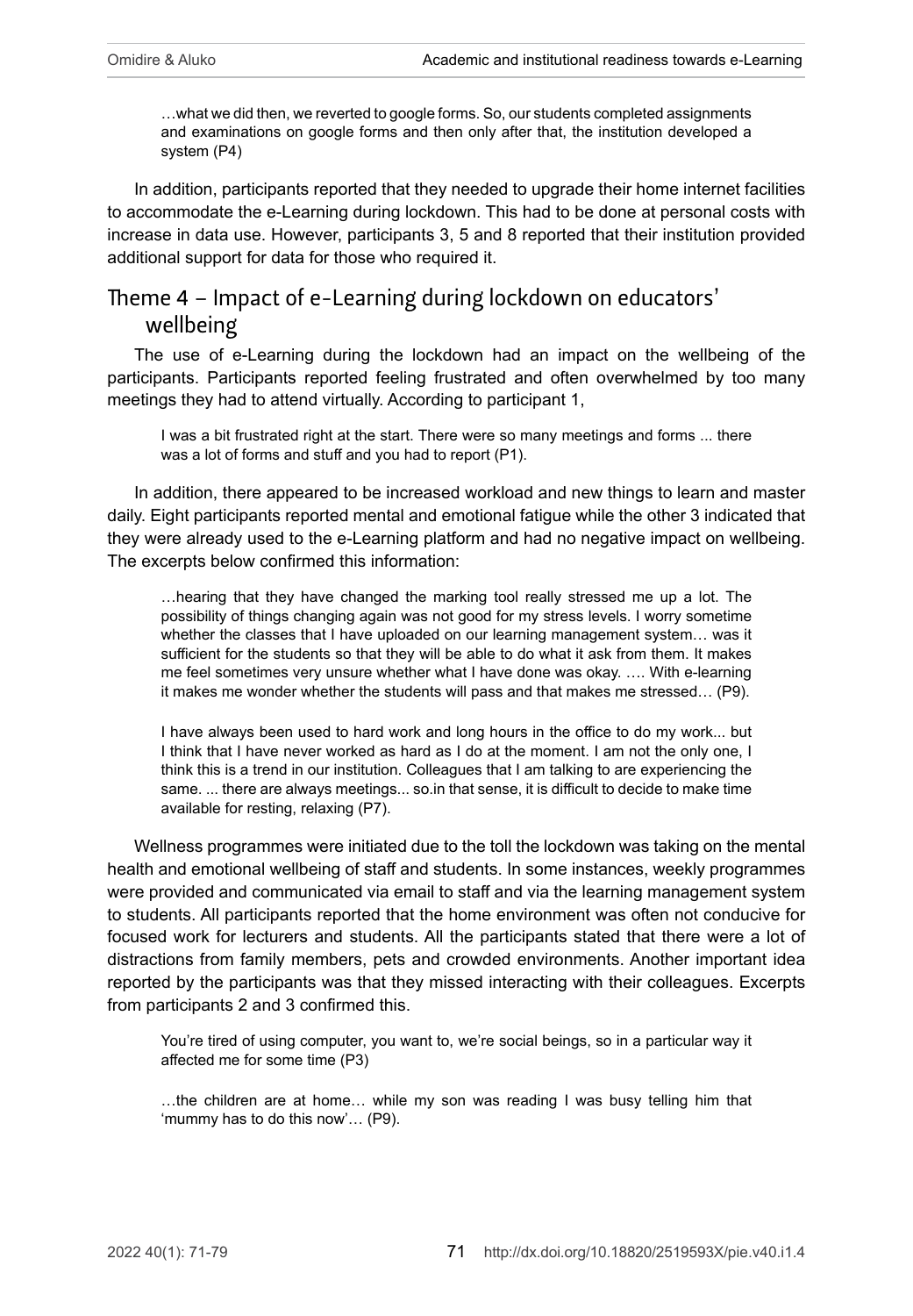Participants reported often missing the opportunity to simply knock on a door and ask for advice when unsure about what to do. Those uncomfortable with the use of technology found it more difficult to cope and took longer to adapt to the new method.

But the main thing there is that lecturers didn't know how to teach online, so most lecturers at most contact universities were used to face-to-face teaching. There were really only a few lecturers that were really ready to teach online…(P4).

The fact that lecturers had to be flexible was an additional learning curve as not all situations could be anticipated. Additionally, the situation became more overwhelming as it dawned on participants that the lockdown was becoming prolonged and uncertainties prevailed. Participant 7 had this to say regarding this.

We had thought for a few months and then it will be all over. As much as we thought that we were prepared, I don't think that I was ready or prepared for anything. It was just like I said, crises management… meetings on Teams, on Zoom, on Google meets like we are doing at the moment it is one thing that really saved many of us. We were not really ready for this kind of communication …no not ready... to cope (P7).

## Theme 5 – Implications for e-Learning policies, strategies and practices

The participants concur that student and lecturer morale was affected. They agreed that emotional support for health and wellbeing was necessary and that institutional policies should mandate wellness activities. According to the participants, institutions should incorporate compulsory breaks for their academic staff. One of them had this to say:

Be more flexible regarding lecturers' inability to take time off from work. Not only giving lecturers one week between semester, but be more flexible and supportive concerning the wellbeing of staff (P9).

In addition, dialogue should be encouraged where lecturers are able to share their experiences and contribute to the development and revision of the policies that affect them.

Policy needs to provide more innovative and effective teaching and learning methods to be implemented, but also to cater for continuous support of lecturers regarding the use of these effective teaching and learning methods. …cater and to be open for the reality of what is really the situation in teaching and learning, not forcing staff to implement 'things' that does not fit within the real situation of staff and students (P9).

…needs to be adapted because education has changed so much and of course, if policy changes, it will affect practice. So, the way of doing things are changing all the time and will keep on changing. It is definitely necessary that policies are adapted. I think that we have already started with our policy with regards to teaching and learning. Specifically, assessments. I think in my context when I think about it, assessments have really changed dramatically (P7).

There was also a call to involve government in the provision of additional funding for the further development of e-Learning infrastructure and structured training of lecturers in higher institutions. The excerpts below confirm these suggestions:

Higher Education needs to look at the lack of reliable access to digital infrastructure, adequate bandwidth, the internet and ICT for future use in the teaching and learning landscape…so as to be able to provide more assistance and continuous support… (P5)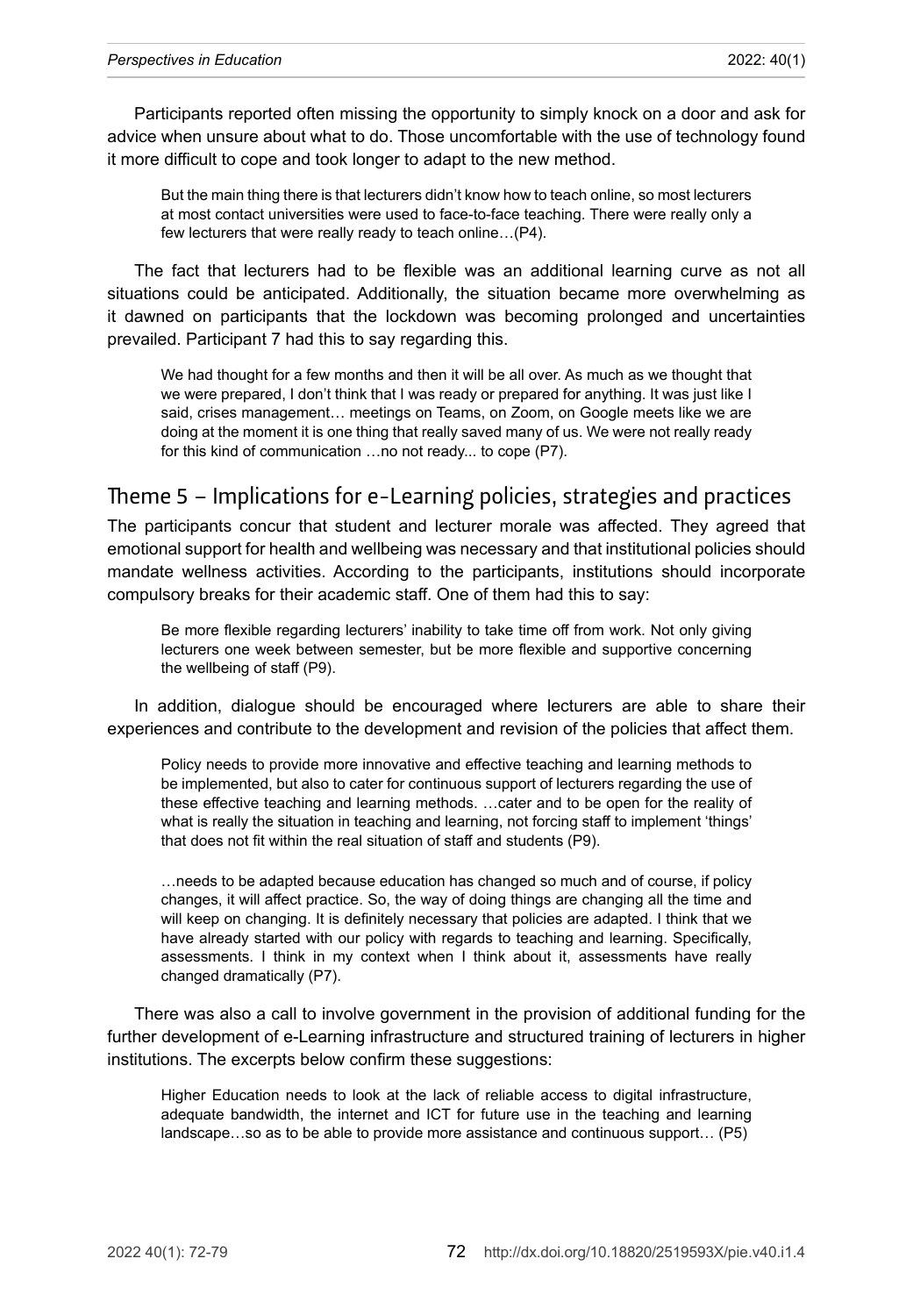There is still a big lack in guidance for online education, the policy and the guidelines do not address the online aspect of distance education.… we all know that policies and guidelines regulate and guide the way we do things. …at the moment, is that, unfortunately we need to consult policies, practices, guidelines that institutions from other countries developed and then we have to check how we can adapt it to really fit into our environment (P4).

# 6. Discussion of the findings

The research question that guided this study was "In what ways can the readiness of educators for e-Learning during the COVID-19 pandemic inform our knowledge on e-Learning policies, strategies and practices in an evolving PSET sector?" The discussion in this section will revolve around the extent to which participants in the study were prepared by their institution prior to the COVID-19 pandemic lockdown to maximise the available affordances at their institutions, the institutions' response during the COVID-19 pandemic, the impact of the response on the participants, and the extent to which the findings can help to inform our knowledge on and improve institutions' e-Learning policies, strategies and practices. As indicated earlier, according to the Affordance Theory adopted for this study, factors that could assist or hinder the user of ICT include ease of use, convenience, policies, procedures, culture, rules and regulations (Bankole & Venter, 2017; Alshawmar, 2021). Authors assert these factors are invariably influenced by for instance, the social conditions and the deftness of the user.

The findings from our study show that prior to the COVID-19 pandemic, the participants and institutions were at different levels of readiness and preparedness for e-Learning during the COVID-19 pandemic. While the majority have attended in-house training organised by their various institutions, a few have had to learn for themselves. The implications of this are that first, institutions, prior to the pandemic had made some level of affordances available to their staff; and second, academics had also utilised some of the affordances provided by their institutions. These moved the available affordances beyond mere perception for the participants. According to Mateil (2020: 5), "perceived" is a mere synonym for any modifier that would turn "affordances" from "something-that-is-demanded-by-use" into "somethingthat-I-infer-this-thing-can-do." Therefore, based on the theory of affordance, the question that should be uppermost should be the extent to which the participants utilise the presented affordances. As asserted earlier, current research in the field of the theory has shifted from mere assumption that users with technology will use them to actualisation (Wang *et al.,* 2018). Findings from this study showed that the level of ease of use differed among participants depending on their previous experience. For instance, while prior experience with online teaching helped those that were already exposed to it indicating those that were comfortable with technology, others were not ready at the beginning, while others were unsure of what to do; therefore, each participant went through their own individual journey. Commenting on this important aspect, Wang *et al.* (2018: 68) conclude that actualisation is an "individual journey" that "depends on actors' goals and intentions", while affordances "are potentials for action – existing independent of people's perception or actualization, and are 'relational' thus, including both the properties of enabling and constraining".

Availability of affordances is the first step in the Affordance Theory. The unexpected lockdown during the pandemic forced all institutions to hurriedly address the challenges posed. As confirmed by the participants, data was made available (although in some instances, not adequately); laptops were provided, and additional administrative/IT support personnel,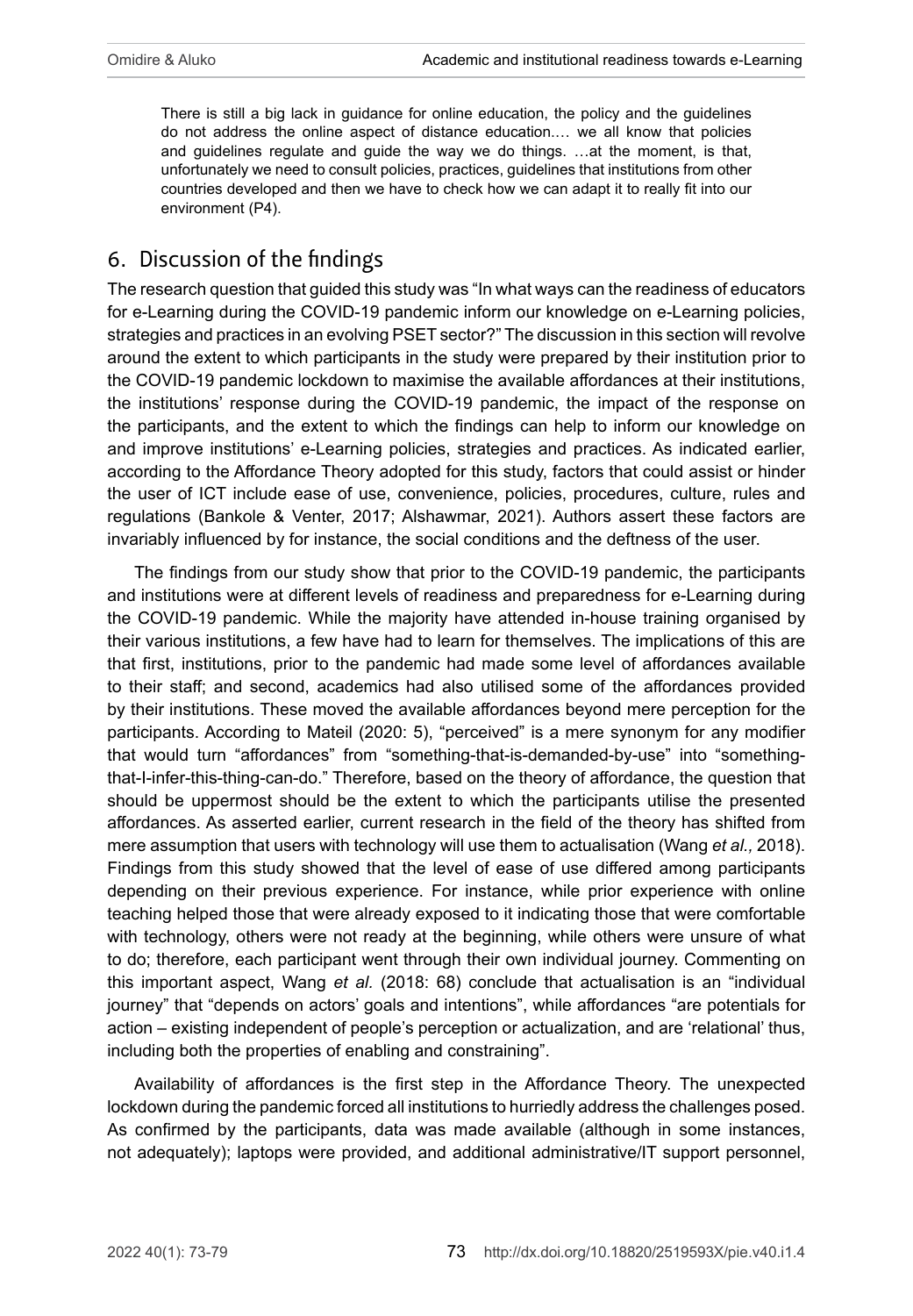guides and training were put in place. In addition, some learning management systems (LMS) were improved upon while regular communication was maintained.

In order to further support academics, institutions have put in place diverse training opportunities for using their LMSs, some of which are certified, while others are informal. Roberts (2018) earlier highlighted the value of effective training and development interventions for academics to boost their use of affordances provided by their institutions. Nonetheless, research during the pandemic showed a lack of training, inadequate bandwidth, and little or no preparation regarding hurriedly prepared e-Learning (Hechinger & Lorin, 2020; Li & Lalani, 2020). Other studies (Babbar & Gupta, 2021; [Basilaia & Kvavadze, 2020](https://journals.sagepub.com/doi/full/10.1177/14782103211021937); Khan, 2020) confirm that most of the emergency plans put in place by many institutions cannot cope with the magnitude of the impact of the pandemic on education, while most institutional LMSs were inadequate for fully online classes.

Most of the participants in our study confirmed a lack of readiness by academics in contact institutions, who might not have been previously exposed to e-Learning. One participant was from a tertiary college that has been described as being at the lower end of e-readiness. In such instances, Babbar and Gupta (2021) assert inadequate acquaintance with online teaching is a major challenge.

Additionally, participants in our study lamented the improper or inadequate systems put in place by their institutions, communication difficulties, inadequate data and incurring personal expenses for data. Others identified haphazard or generic support not specific to their module, too much information or improper timing, a lack of formal or in-depth training and a lack of exposure to different online assessment types. Left with no choice, academics were forced to teach online even if they did not feel properly prepared to do so with dire consequences for their practice (Hechinger & Lorin, 2020). Our findings also corroborate those of Bankole and Venter (2017) and Davis and Chouinard (2017), that there are several factors that could assist or hinder the user. As earlier asserted, our findings raise questions about the extent and the quality of preparation, and support provided to academics to address their concerns prior to and at a time such as this (Dyment *et al.,* 2013).

All of the above had a negative impact on academics' wellbeing. This included heavy workloads, working long hours, frustration with too many meetings dealing with uncertainty, mental tiredness, distractions from working from home and isolation because they missed other colleagues and their office space. Only two participants reported no negative impact on their wellbeing due to their vast experience in this area. Our findings corroborate earlier ones from other parts of the world on the negative impact of isolation, which include trauma, fatigue and other physical ailments due to long screen time (Moore, 1997; Brooks *et al.,* 2020; Babbar & Gupta, 2021) and unconducive home environments for working for academics as a result of lack of boundaries (Maphalala & Adigun, 2021). Ironically, Babbar and Gupta (2021) argue that although there were concerns worldwide about the physical health challenges caused by the pandemic, very few concerns were about its mental effect on people's well-being.

Schmidt (2007: 137) indicated that affordances are always part of a world that is "propertied by other people", therefore, as custodians of technologies adopted for their mode of study, institutions are expected to put in place policies to guide their practices. In their study, Maphalala and Adigun (2021) indicated few African institutions have e-Learning policies in place for the implementation and use of e-Learning facilities. In our study, all the participants, except for one, confirmed their institutions have policies in place to guide teaching and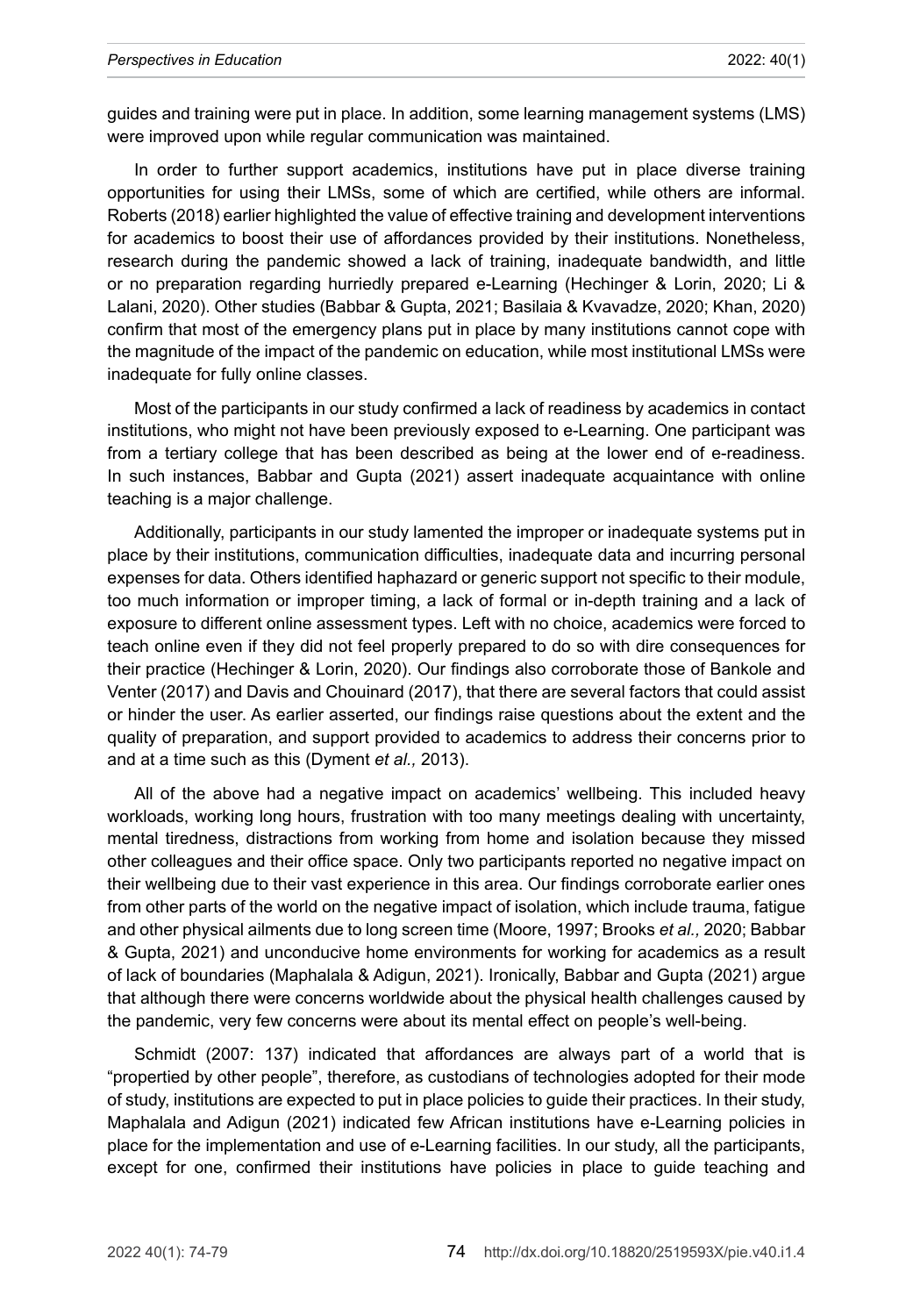learning. It also suggests that prior to COVID-19, the institutions already had some varying degree of e-Learning policy and practice in place.

As indicated earlier, Alshawmar (2021: 3598) asserts policies, procedures, culture, rules and regulations are some of the factors that affect the extent to which users utilise the affordances. These have a varied impact on their awareness, experiences and attitudes towards e-Learning (Maphalala & Adigun, 2021). Findings from our study support these claims, which signify a gap between policy and practice.

Although there are high expectations regarding return to normalcy to all facets of life after the COVID-19 pandemic, part of what may defy this is revised approaches to teaching and learning. Despite previous complaints about the inadequacies of e-Learning, institutions worldwide have no choice but to embrace it. As asserted earlier by scholars (McDonald, 2020), the current situation might be the reagent for action to start confronting our challenges.

## 7. Implications of findings and recommendations

This section considers the implications of our findings for institutional e-Learning policies, strategies and practices. First, our findings exposed the divergence in institutional and individual preparedness and readiness for e-Learning prior to the COVID-19 pandemic, which would necessitate a major review of higher education's policies, strategies and practices. Because policies should direct practices and strategies, we think institutions that already have e-Learning policies in place need buy-in from their staff members. Greater awareness is required regarding these policies and the implications for teaching and learning practices. For instance, in our findings, one staff member was not really sure if her institution has an e-Learning policy. One wonders what guides the practices of academics at the institution, which will also have a negative impact on student learning. Another way of improving on policies would be their continual evaluation to ensure they meet with current trends and the needs. Although not devoid of challenges, better-prepared institutions coped better with the crisis.

Second, findings from our study showed that the training provided by institutions may not necessarily equate to staff readiness for e-Learning. Thus, institutions would need to move beyond "nice-to-have" platforms to ensuring staff's ability to use them. In this instance, we suggest a "pull and push" approach that encourages all staff to start working online by adopting, for instance, a blended approach for a specified percentage of a module.

Third, in relation to this is the need to recognise the diverse "individual journey" of each academic and to provide tailor-made support for each level. As asserted earlier, literature shows fear of the unknown and failure is a major reason for faculty resistance to e-Learning (Mitchell *et al.,* 2015).

Fourth, although the pandemic was unexpected, plans need to be in place to structure communication regarding, for instance, the source, the timing and the specificity. Findings from our study show that uncoordinated communication and information-overload adversely affected the mental health of the participants.

Fifth, staff would need to be provided with carefully structured bite-sized training (e.g., on assessment and diverse pedagogies), which will help to provide some form of policy guidance. It will also help prevent stakeholders from becoming overwhelmed. Furthermore, understanding academics' readiness towards e-Learning will help institutions to better understand the challenges posed by it (Lakshimi *et al.,* 2020).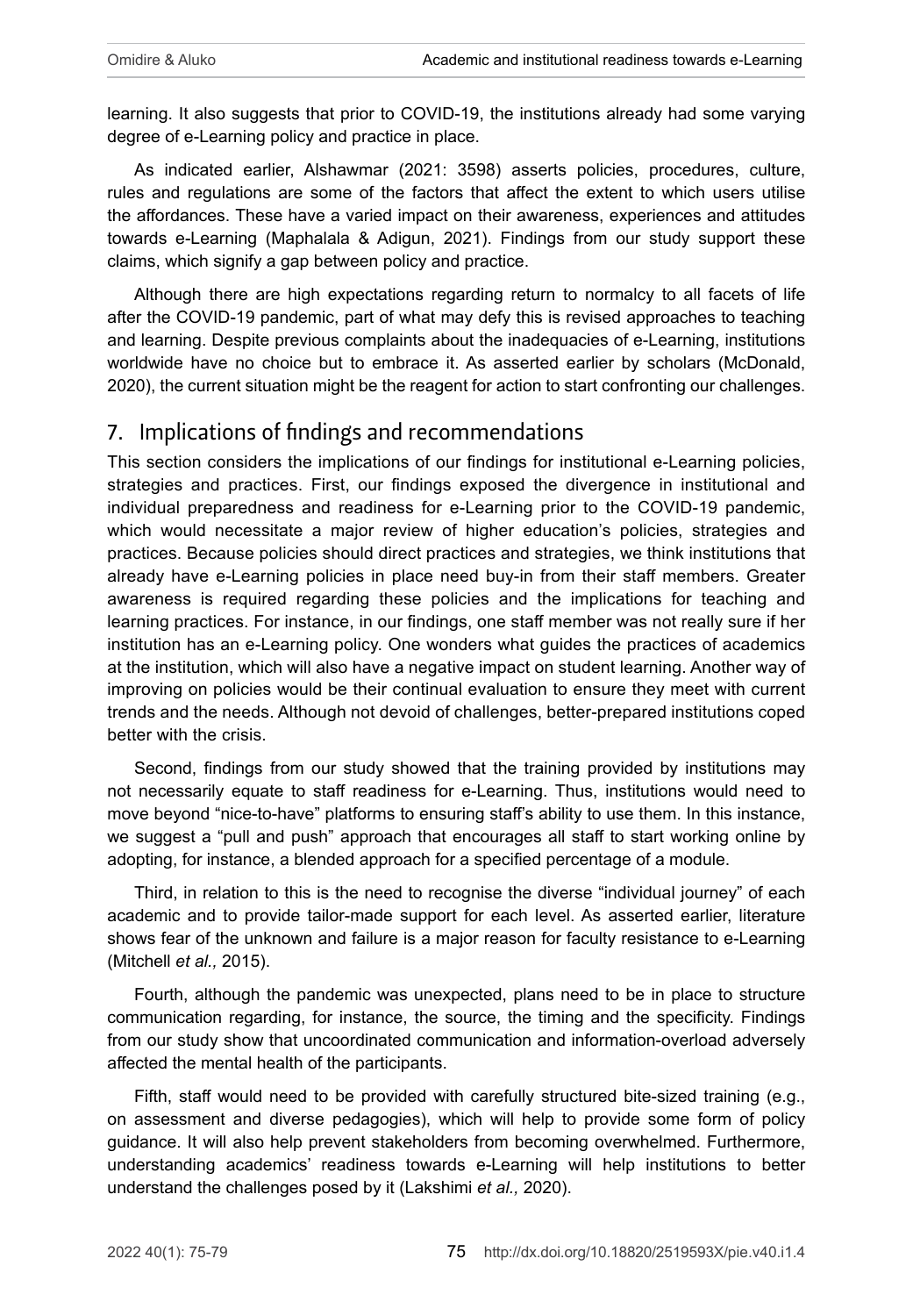In relation to this is the pedagogy of care (Moorhouse & Tiet, 2021), part of the COVID-19 experience in the PSET sector is the need for moral and emotional support for staff. Institutions should be interested in the wellbeing of their staff. According to Noddings (2003, cited in Walker-Gleave, 2019: 93), "care and caring have deep roots in education since they form the basis of all pedagogies". Nonetheless, Walker-Gleave (2019: 93) asserts this pedagogy of hope needs further research regarding academics' perceptions and students' experience in relation to their learning, and its cost implication.

Lastly, as suggested by one of the participants, government would need to invest more to support struggling institutions in e-Learning infrastructure, including other technical requirements considering the huge costs involved (Babbar & Gupta, 2021).

#### 8. Conclusion

One of the areas severely affected by the global COVID-19 pandemic was education, which had to transition to an online mode. Many institutions and educators were not ready for this rapid transition to e-Learning. Findings from this study showed that staff members at African institutions were at diverse levels of preparation and readiness when the pandemic struck. Nonetheless, irrespective of each participant's level of preparedness and readiness, findings from our study showed that academics are willing to take the "intellectual courage" (Redmond, 2015: 128) to adopt e-Learning, especially given that the mode has come to stay. However, their concerns must be addressed by institutions and broader partnerships, which will invariably influence policies, strategies and practices at the various institutions. Future research will widen the study to increase the number of participants by adding the voices of policy makers and involving more academics from diverse institutions.

#### References

Akbarilakeh, M., Razzaghi, A. & Moghaddam, H.D. 2019. Attitudes of faculty members towards using e-Learning. *Research and Development in Medical Education,* 8: 12-19. [https://doi.](https://doi.org/10.15171/rdme.2019.003) [org/10.15171/rdme.2019.003](https://doi.org/10.15171/rdme.2019.003)

Alhabeeb, A. & Rowley, J. 2018. E-learning critical success factors: Comparing perspectives from academic staff and students. *Computers and Education,* 1: 1-2. [https://doi.org/10.1016/j.](https://doi.org/10.1016/j.compedu.2018.08.007) [compedu.2018.08.007](https://doi.org/10.1016/j.compedu.2018.08.007)

Alshawmar, M. 2021. *A review of the applications of affordance theory in mHealth App Research.* Available at <https://hdl.handle.net/10125/71053> [Accessed 20 July 2021]. [https://](https://doi.org/10.24251/HICSS.2021.437) [doi.org/10.24251/HICSS.2021.437](https://doi.org/10.24251/HICSS.2021.437)

Arum, R. & Stevens, M.L. 2020. *What Is a college education in the time of coronavirus?* Available at <https://www.nytimes.com/2020/03/18/opinion/college-educationcoronavirus.html> [Accessed 18 July 2021].

Babbar, M. & Gupta, T. 2021. *Response of educational institutions to COVID-19 pandemic: An inter-country comparison*. Available at <https://doi.org/10.1177/14782103211021937> [Accessed 20 December 2021]

Bankole, O. & Venter, I. 2017. Insights into the use and affordances of social and collaborative applications for student projects. *South African Computer Journal,* 29(2): 1-15. [https://doi.](https://doi.org/10.18489/sacj.v29i2.470) [org/10.18489/sacj.v29i2.470](https://doi.org/10.18489/sacj.v29i2.470)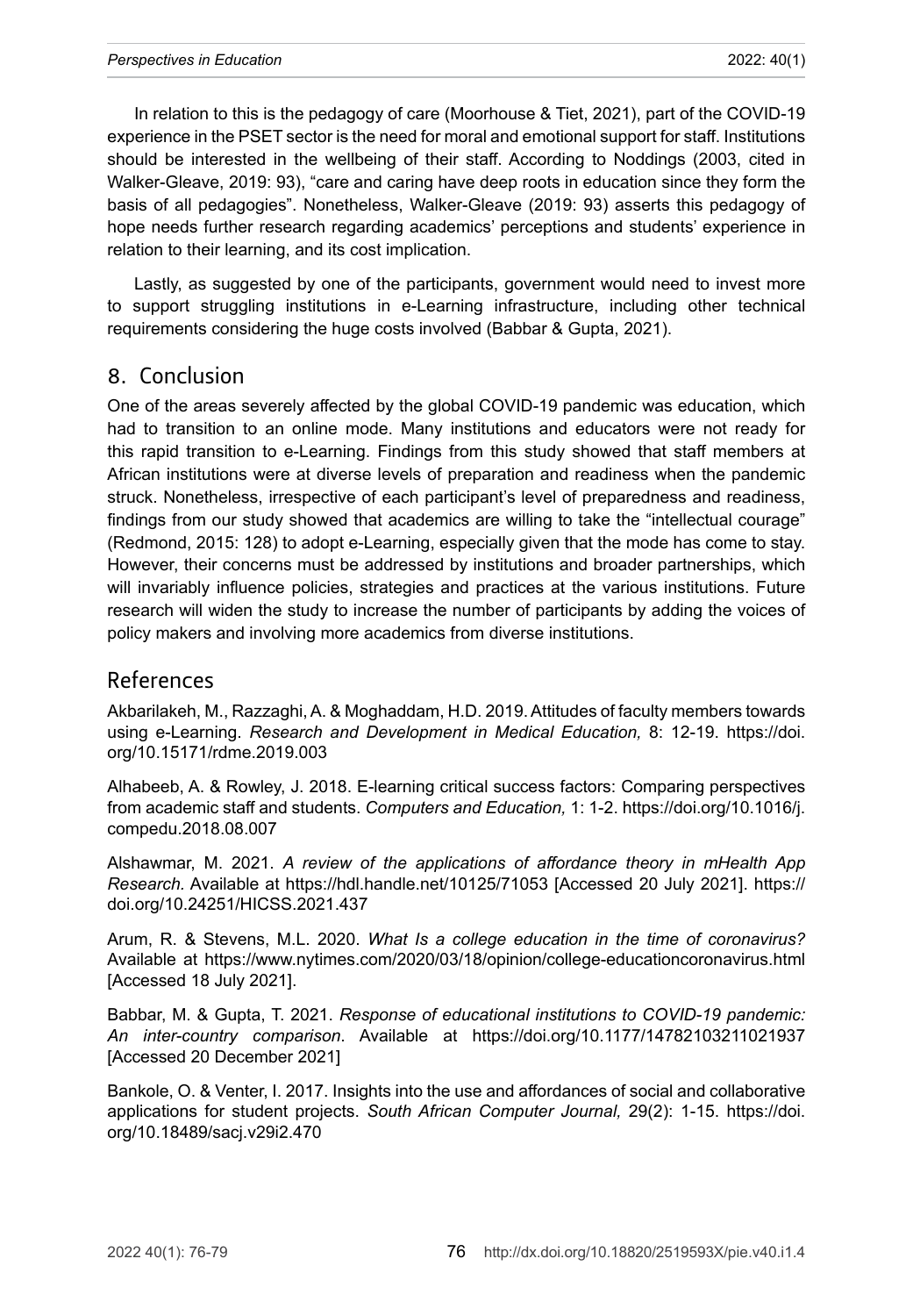Basilaia, G. & Kvavadze, D. 2020. Transition to online education in schools during a SARS-CoV-2 Coronavirus transition to online education in schools during a SARS-CoV-2 Coronavirus (COVID-19) pandemic in Georgia. *Pedagogical Research,* 5(4): 1-9. [https://doi.org/10.29333/](https://doi.org/10.29333/pr/7937) [pr/7937](https://doi.org/10.29333/pr/7937)

Brooks, S.K., Webster, R.K., Smith, L.E., Woodland, L., Wessely, S. & Greenberg, N. 2020. The psychological impact of quarantine and how to reduce it: rapid review of the evidence. *The Lancet*, 395(10227): 912-920. [https://doi.org/10.1016/S0140-6736\(20\)30460-8](https://doi.org/10.1016/S0140-6736(20)30460-8)

Bussmann, S., Johnson, S.R., Oliver, R., Forsythe, K., Grandjean, M., Lebsock, M. & Luster, T. 2017. On the recognition of quality online course design in promotion and tenure: A survey of higher education institutions in the Western United States. *Online Journal of Distance Learning Administration,* 20(1): online.

Chang, C.L. & Fang, M. 2020. E-Learning and online instructions of higher education during the 2019 novel coronavirus diseases (COVID-19) epidemic. *Journal of Physics: Conference Series,* 1574(1): 012166.<https://doi.org/10.1088/1742-6596/1574/1/012166>

Cleveland-Innes, M. & Wilton, D. 2018. *Guide to blended learning*. Vancouver: Commonwealth of Learning.

Cutri, R.M. & Mena, J. 2020. A critical reconceptualization of faculty readiness for online teaching. *Distance Education*, 41(3): 361-380. [https://doi.org/10.1080/01587919.2020.1763](https://doi.org/10.1080/01587919.2020.1763167) [167](https://doi.org/10.1080/01587919.2020.1763167)

Davis, J.L. & Chouinard, J.B. 2017. Theorizing affordances: From request to refuse. *Bulletin of Science, Technology & Society,* 1-8.

Dyment, J., Downing, J. & Budd, Y. 2013. Framing teacher educator engagement in an online environment. *Australian Journal* of *Teacher Education,* 38(1): 134-149. [https://doi.](https://doi.org/10.14221/ajte.2013v38n1.6) [org/10.14221/ajte.2013v38n1.6](https://doi.org/10.14221/ajte.2013v38n1.6)

Ferri, F., Grifoni, P. & Guzzo, T. 2020. Online learning and emergency remote teaching: Opportunities and challenges in emergency situations. *Societies*, 10(18): 86. [https://doi.](https://doi.org/10.3390/soc10040086) [org/10.3390/soc10040086](https://doi.org/10.3390/soc10040086)

Gibson, J.J. 1979. *The ecological approach to visual perception*. Boston: Houghton Mifflin.

Golden, J.E. 2016. An exploration of faculty transition to online teaching: The impact of identity disruption and participation in communities of practice on faculty satisfaction with online teaching. Unpublished PhD thesis. Boston: Northeastern University.

Gülbahar, Y. & Adnan, M. 2020. Faculty professional development in creating significant teaching and learning experiences online. In L. Kyei-Blankson, E. Ntuli & J. Blankson (Eds.). Handbook of research on creating meaningful experiences in online courses (pp.37-58). Pennsylvania, USA: IGI Global.<https://doi.org/10.4018/978-1-7998-0115-3.ch004>

Hammond, M. 2010. *What is an affordance and can it help us understand the use of ICT in education?* Available at: <http://dx.doi.org/10.1007/s10639-009-9106-z> [Accessed 28 July 2021].

Hechinger, J. & Lorin, J. 2020. *Coronavirus forces \$600 billion higher education industry online*. Available at [https://www.bloomberg.com/news/articles/2020-03-19/colleges-are-going-online](https://www.bloomberg.com/news/articles/2020-03-19/colleges-are-going-online-because-of-the-coronavirus)[because-of-the-coronavirus](https://www.bloomberg.com/news/articles/2020-03-19/colleges-are-going-online-because-of-the-coronavirus). [Accessed 30 July 2021].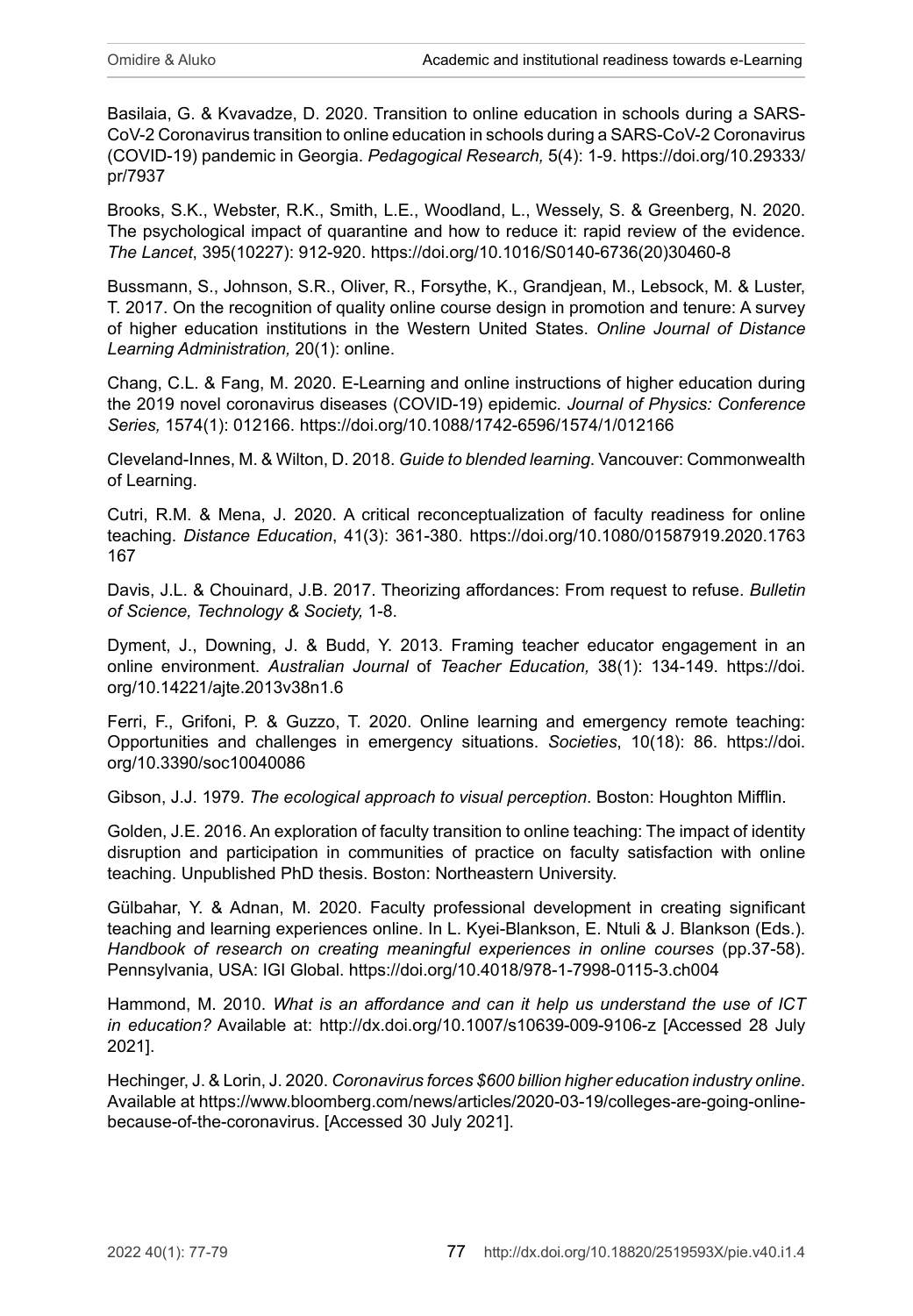Inan, F.A. & Lowther, D.L. 2010. Factors affecting technology integration in K-12 classrooms: A path model. *Educational Technology Research and Development*, 58(2): 137-154. [https://](https://doi.org/10.1007/s11423-009-9132-y) [doi.org/10.1007/s11423-009-9132-y](https://doi.org/10.1007/s11423-009-9132-y)

Khan, T.M. 2020. Use of social media and WhatsApp to conduct teaching activities during the COVID-19 lockdown in Pakistan. *International Journal of Pharmacy Practice*, 29(1): 90. <https://doi.org/10.1111/ijpp.12659>

Lalima & Dangwal, K.L. 2017. Blended learning: An innovative approach. *Universal Journal of Educational Research,* 5(1): 129-136. <https://doi.org/10.13189/ujer.2017.050116>

Li, C. & Lalani, F. 2020. *The COVID-19 pandemic has changed education forever. This is how.* Available at [https://www.weforum.org/agenda/2020/04/coronavirus-education-global](https://www.weforum.org/agenda/2020/04/coronavirus-education-global-covid19-online-digital-learning/)[covid19-online-digital-learning/.](https://www.weforum.org/agenda/2020/04/coronavirus-education-global-covid19-online-digital-learning/) [Accessed 29 July 2021].

Lakshmi, Y.V., Das, J. & Majid, I. 2020. Assessment of e-Learning readiness of academic staff & students of higher education institutions in Gujarat, India. *Indian Journal of Educational Technology*, 2(1): 31-46.<https://doi.org/10.2139/ssrn.3801356>

Maphalala, M.C. & Adigun, O.T. 2021. Academics' experience of implementing E-learning in a South African higher education institution. *International Journal of Higher Education*, 10(1): 1-13. <https://doi.org/10.5430/ijhe.v10n1p1>

Matei, S.A. 2020. *What is affordance theory and how can it be used in communication research?* Available at [http://matei.org/ithink/2020/01/19/what-is-affordance-theory-and](http://matei.org/ithink/2020/01/19/what-is-affordance-theory-and-howcan-it-be-used-in-communication-research/)[howcan-it-be-used-in-communication-research/.](http://matei.org/ithink/2020/01/19/what-is-affordance-theory-and-howcan-it-be-used-in-communication-research/) [Accessed 30 July 2021].

McDonald, Z. 2020. COVID-19 exposes the underbelly of South Africa's education system. Available at [https://theconversation.com.](https://theconversation.com) [Accessed 29 July 2021].

Mitchell, L.D., Parlamis, J.D. & Claiborne, S.A. 2015. Overcoming faculty avoidance of online education: From resistance to support to active participation. *Journal of Management Education,* 39(3): 350-371. <https://doi.org/10.1177/1052562914547964>

Moore, M. 1997. Theory of transactional distance. In D. Keegan (Ed.). *Theoretical principles of distance education* (pp. 22-38). London: Routledge.

Moorhouse, B.L. & Tiet, M.C. 2021. Attempting to implement a pedagogy of care during the disruptions to teacher education caused by COVID-19: A collaborative self-study. *Studying Teacher Education*, 17(2): 208-227.<https://doi.org/10.1080/17425964.2021.1925644>

Navani, Y. & Ansari, M.A. 2020. Study of e-learning readiness of teachers of state agriculture university. *International Journal of Agriculture Sciences,* 12(3): 0975-3710.

Neuendorf, K.A. 2018. Content analysis and thematic analysis. In P. Brough (Ed.). *Advanced research methods for applied psychology* (pp. 211-223). London: Routledge. [https://doi.](https://doi.org/10.4324/9781315517971-21) [org/10.4324/9781315517971-21](https://doi.org/10.4324/9781315517971-21)

Noddings, N. 2013. *Happiness and education*. Cambridge: Cambridge University Press.

Norman, D.A. 1988. *The psychology of everyday things*. New York: Basic Books.

Parlakkiliç, A. 2015. E-Learning readiness in medicine: Turkish family medicine (FM) physicians case. *Turkish Online Journal of Educational Technology-TOJET*, 14(2): 59-62.

Quintana, C. 2020. *US colleges scrambled to react to the coronavirus pandemic. Now their very existence is in jeopardy*. Available at [https://www.usatoday.com/story/](https://www.usatoday.com/story/news/education/2020/03/20/coronavirus-college-students-online-class-graduation-commencement-refund/2876589001/)